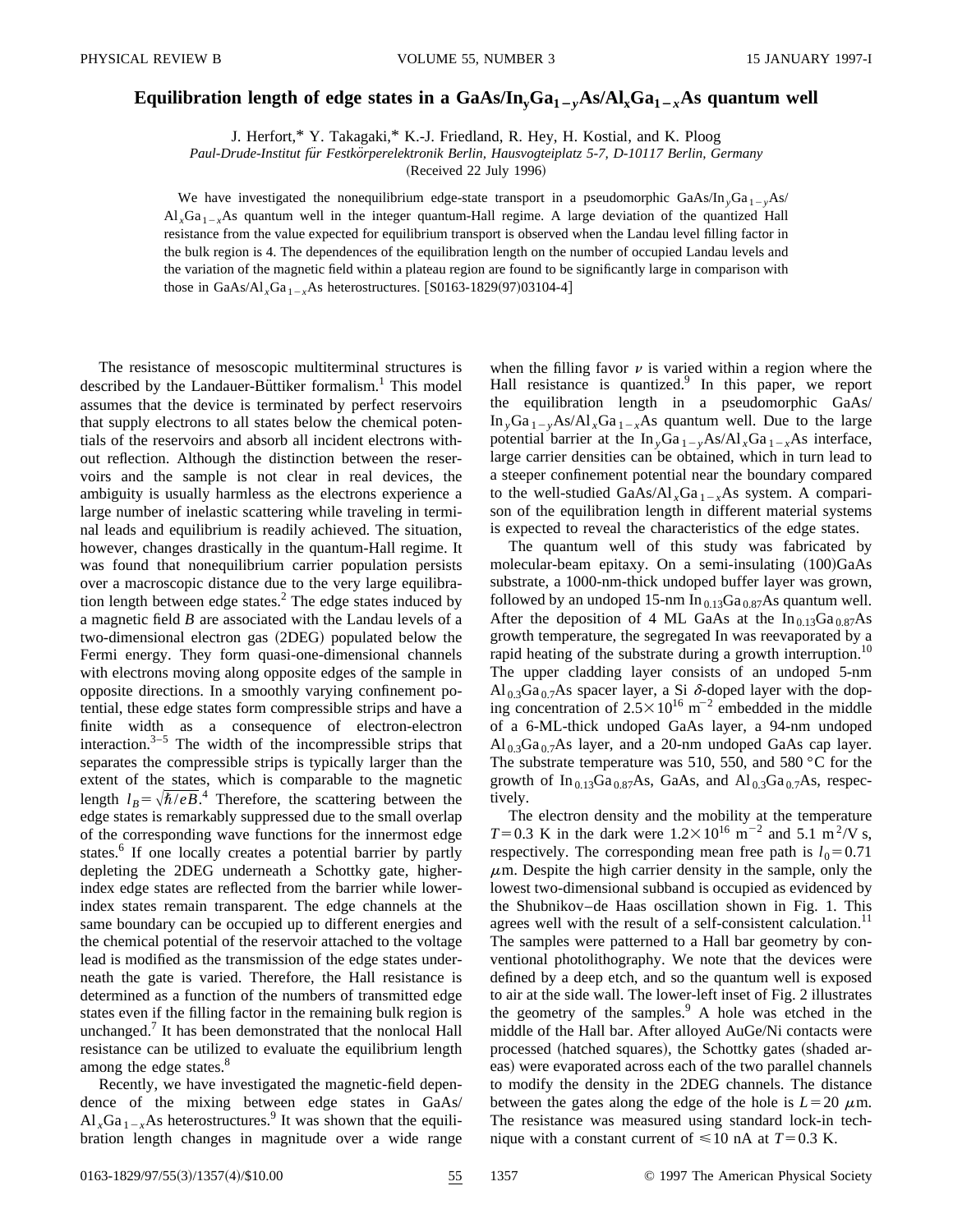

FIG. 1. Shubnikov–de Haas oscillation and quantized Hall effect in unpatterned sample. Despite the large carrier density only the lowest subband is populated.

A typical edge-state configuration in the device is shown in the upper-right inset of Fig. 2. In a high magnetic field, the edge states move along the outer boundary in a clockwise manner, whereas those around the hole circulate with a counterclockwise rotation. If a negative voltage is applied to the gate, the 2DEG under the gate is partly depleted. Consider a situation where the lower-lying  $K_i$  states are transmitted under the gate, while the rest of the  $N-K_i$  states are reflected. Here *N* is the number of occupied Landau levels in the bulk region. The in-coming states on either side of the hole are originally filled up to the chemical potentials of the reservoirs 1 or 3. If these edge states exchange electrons via the circulating states, the chemical potentials of the out-going states can take values between those of the reservoirs of the current contact. Since this mixing leads to a quantization of the Hall resistance at arbitrary values, the quantized value can be employed to estimate the extent of equilibration.<sup>9</sup> In the adiabatic limit, where no mixing takes place while the edge states travel between the gates, the generalized Hall resistance  $R_H = R_{13,24}$ , which indicates that the current flows from lead 1 to lead 3 and the voltage difference is measured between leads 2 and 4, is given as

$$
R_H^{\text{ad}} = \frac{h}{e^2} \frac{1}{K},\tag{1}
$$

where  $K = \max(K_1, K_2)$ . In the equilibrium limit, however, the current redistributes in the left- and right-hand side of the hole. Consequently, an equilibrium population is realized. In this case,  $R_H$  is directly determined by  $K_1$  and  $K_2$ :

$$
R_H^{\text{eq}} = \frac{h}{e^2} \frac{N^2 - K_1 K_2}{N[N(K_1 + K_2) - 2K_1 K_2]}.
$$
 (2)



FIG. 2. Hall resistance at  $T=0.3$  K as a function of the bias voltage applied to gate 2 when  $N=4$  in the bulk at different magnetic fields *B*. The bias voltage to gate 1 is fixed such that the number of transmitted edge states is 2. The dotted lines indicate the plateau value in the equilibrium limit. In the adiabatic limit  $R_{13,42} = \frac{1}{2}e^2/h$ . The lower-left inset shows a schematic layout of the structure with the contacts being labeled 1–4. Typical edge-state configuration at the Fermi energy is shown in the upper-right inset. The numbers of occupied edge states are  $N$  in the bulk and  $K_1$  and  $K_2$  under gates 1 and 2, respectively. Note that  $K_1 = K_2$  in the figure.

To determine the gate voltage dependence of the filling factor underneath both gates, we separately pinched-off one of the channels by a strong negative gate voltage ( $\sim$  -3.5 V). The magnetic field was adjusted such that the number of occupied Landau levels in the bulk is *N*. By sweeping the gate voltage to the other channel,  $R_H$  is quantized at  $h/Ke^2$ when an integer filling factor  $K$  is achieved under the gate. We have measured  $R_H$  for various sets of N,  $K_1$ , and  $K_2$ .

Figure 2 shows  $R_H$  with slightly different filling factors  $\nu$  in the bulk for  $N=4$  and  $K_1=2$ . When the channel below gate 2 is completely depleted,  $R_H$  is quantized exactly at  $h/2e^2$  as expected from the filling factor below gate 1. On the other hand,  $R_H = h/4e^2$  when the gate voltage is zero. It is, thus, indicated that the edge states are well established within this magnetic-field range. For the combination of the filling factors  $(N,K_1,K_2)=(4,2,2)$ , the plateau value in  $R_H$  deviates from that in the equilibrium limit (indicated by the dotted line in Fig. 2). The deviation increases with increasing *B*. A similar deviation from the equilibrium limit is also found for  $(4,2,1)$ . In the latter case, however, the spin splitting is not completely resolved, and so the plateau value when  $B=11.7$  T was slightly below the lower bound of the theoretical prediction. Note that we find no plateaulike feature in the gate-voltage dependence corresponding to  $(4,2,3)$ . Therefore, we restrict our attention to the spin-degenerate case.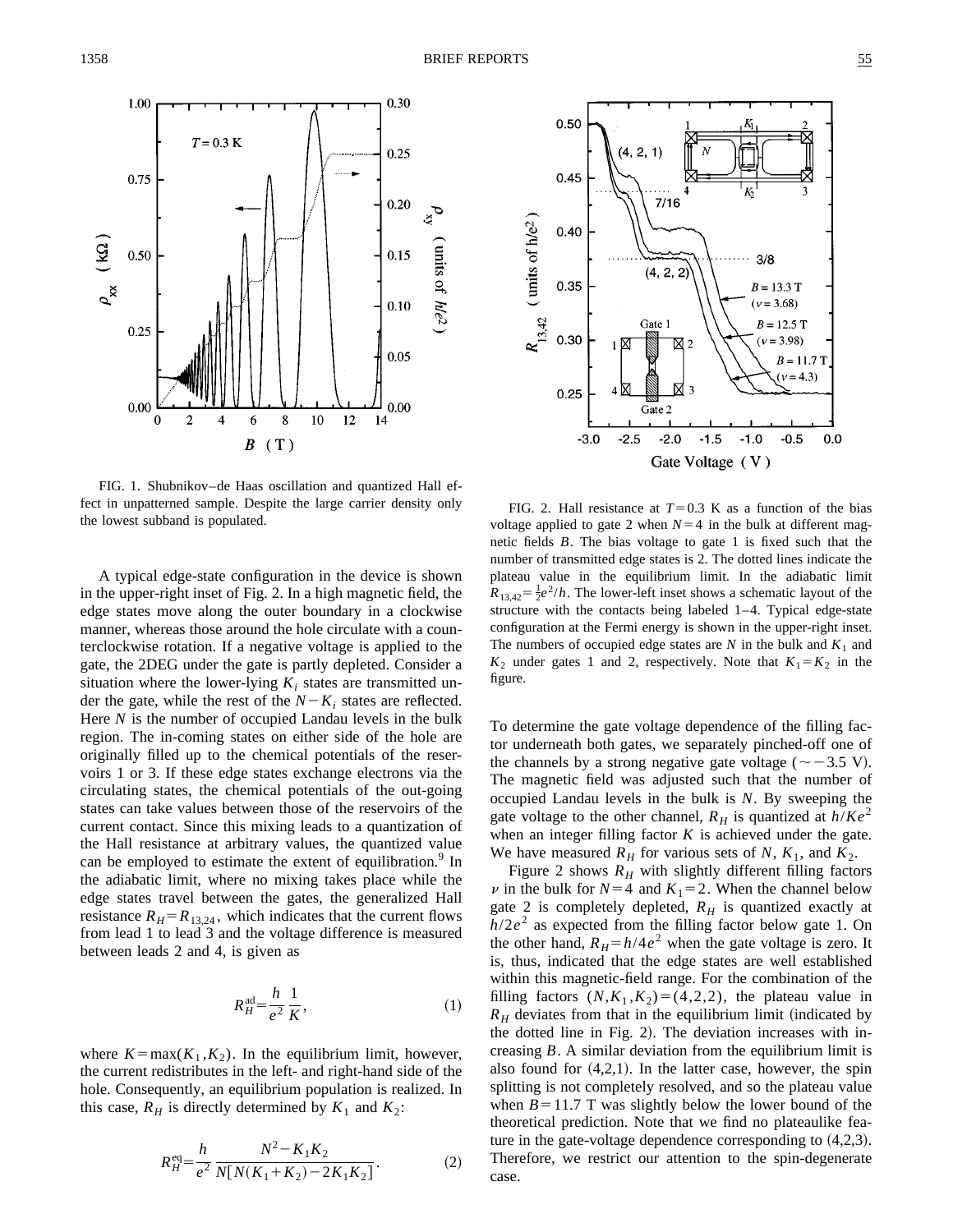

FIG. 3. Plateau value of the Hall resistances normalized by that in adiabatic and equilibrium limits as a function of the deviation of the filling factor  $\nu$  in the bulk from the integer value  $N$ . Data shown are taken in the magnetic-field range where the Hall resistance is quantized. The line for  $(4,2,1)$  is a guide to the eye. Inset: Equilibration length  $l_{eq}$  for (4,2,2) as a function of the magnetic field.

We have plotted in Fig. 3 the plateau value normalized by that in the adiabatic and equilibrium limits,  $p = (R_H - R_H^{\text{eq}})/(R_H^{\text{ad}} - R_H^{\text{eq}})$ , as a function of the deviation of the filling factor  $\nu$  in the bulk from the integer value  $N$  for several combinations of  $(N,K_1,K_2)$ . We expect  $p=0$  and 1 for fully equilibrium and adiabatic transport, respectively. When only two edge states are relevant to the transport, *p* is regarded to represent the amount of nonequilibrium electrons. For  $N=6$  the edge states are completely equilibrated in all cases we examined. On the other hand, for  $N=4$  at the maximum nearly 25% of the electrons remain unscattered for  $(4,2,2)$  at higher *B*. In the case of the mixing between two edge states, *p* is related to the equilibration length  $l_{eq}$  as<sup>8,9</sup>

$$
p = \exp(-2L/l_{\text{eq}}). \tag{3}
$$

The equilibration length for  $(4,2,2)$  is estimated as shown in the inset of Fig. 3. The maximum value of  $l_{eq}$  observed in the device is 25  $\mu$ m. This is comparable to the value we previously found in devices patterned from  $GaAs/Al<sub>x</sub>Ga<sub>1-x</sub>As$ heterostructures although  $l_0$  in the GaAs/In<sub>y</sub>Ga<sub>1-y</sub>As/  $Al_xGa_{1-x}As$  quantum well is about an order of magnitude smaller than that in the GaAs/Al<sub>x</sub>Ga<sub>1-x</sub>As heterostructures.

The scattering rate between adjacent edge states is primarily determined by the overlap of the wave functions, and so it depends strongly on the width of the incompressible strip that separates the edge states.<sup>3</sup> Chklovskii, Shklovskii, and Glazman<sup>4</sup> estimated the width  $a_{N-1}$  of the  $(N-1)$ th incompressible strip which separates the *N*th and the  $(N-1)$ th edge channels as

$$
\frac{a_{N-1}}{l_B} \propto \sqrt{a_B} \frac{1}{\nu - N + 1},\tag{4}
$$

where  $a_B = 4 \pi \epsilon \hbar^2 / m e^2$  is the effective Bohr radius. One can roughly expect that the scattering rate is proportional to  $\exp(-a_{N-1} / l_B)$ . Equation (4) indicates that the scattering rate between the edge states is a function of solely  $\nu-N$ . One hence expects comparable equilibration lengths for a different number of occupied Landau levels. Experimentally, however, a shorter equilibration length is found when  $\hat{N}$  is increases.<sup>9,12</sup> We emphasize that the dependence of  $l_{eq}$  on *N* or  $\nu - N$  is remarkably large in the GaAs/ In  $yGa_{1-y}As/Al_xGa_{1-x}As$  quantum well in comparison to that in similar patterned  $GaAs/Al<sub>x</sub>Ga<sub>1-x</sub>As heterostruc$ tures. On the other hand,  $l_{eq}$  decreased from 36 to 15  $\mu$ m when  $\nu$ –*N* is changed from 0.2 to –0.3 in Ref. 9. Furthermore,  $l_{\text{eq}}$  decreased from 25 to 3  $\mu$ m in the GaAs/ In  $_{y}Ga_{1-y}As/A1_{x}Ga_{1-x}As$  quantum well. Additionally, we find that the transport is completely equilibrated for  $N=6$ over the distance of 20  $\mu$ m in the GaAs/In<sub>v</sub>Ga<sub>1-y</sub>As/  $\text{Al}_x\text{Ga}_{1-x}\text{As}$  quantum well, whereas  $l_{\text{eq}}$  is suppressed only by roughly 50% between  $N=4$  and 6 in the GaAs/ Al  $_{x}Ga_{1-x}As$  heterostructures.

The different behavior of  $l_{eq}$  is expected to be originating from the difference of the material parameters and the carrier density. The larger  $a_B$  in the GaAs/In  $\overline{a}_{1-y}$ As/  $Al_xGa_{1-x}As$  quantum well will result in a smaller scattering rate between the edge states, in accordance with the experimental observation. The screening of the potential is effective as the carrier density is large, and so the potential profile near the boundary of the sample is considered to be more hard-well-like in the case of the GaAs/ In  $_vGa_{1-v}As/Al_xGa_{1-x}As$  quantum well. Consequently, the formation of the strips will be less pronounced in the vicinity of the side wall. This may account for the rapid suppression of the nonequilibrium transport when the edge states are pushed towards the boundary of the sample by increasing  $\nu$ larger than the integer value. The same value of *N* is achieved at higher *B* for higher carrier densities. Therefore, the broadening of the Landau levels due to the low mobility may be less important as the separation between the levels is large.

In conclusion, we have shown that, despite the short mean free path, nonequilibrium edge-state transport can be maintained as long as  $\sim$  25  $\mu$ m in the GaAs/In <sub>y</sub>Ga <sub>1-y</sub>As/  $Al_xGa_{1-x}As$  quantum well. This value is comparable to that found in GaAs/Al<sub>x</sub>Ga<sub>1-x</sub>As heterostructures with identical sample geometry and much longer mean free path. The equilibration length is found to be strongly dependent on *N* and  $\nu$ –*N* in the GaAs/In <sub>*y*</sub>Ga <sub>1-*y*</sub>As/Al *x*Ga <sub>1-*x*</sub>As quantum well. These different characteristics can be explained in terms of the different material parameters and the large carrier density in the GaAs/In<sub>y</sub>Ga<sub>1-y</sub>As/Al<sub>x</sub>Ga<sub>1-x</sub>As quantum well.

The authors wish to thank A. Riedel for experimental assistance and E. Wiebicke for sample processing. Part of this work was supported by the Bundesministerium fur Forschung und Technologie of the Federal Republic of Germany.